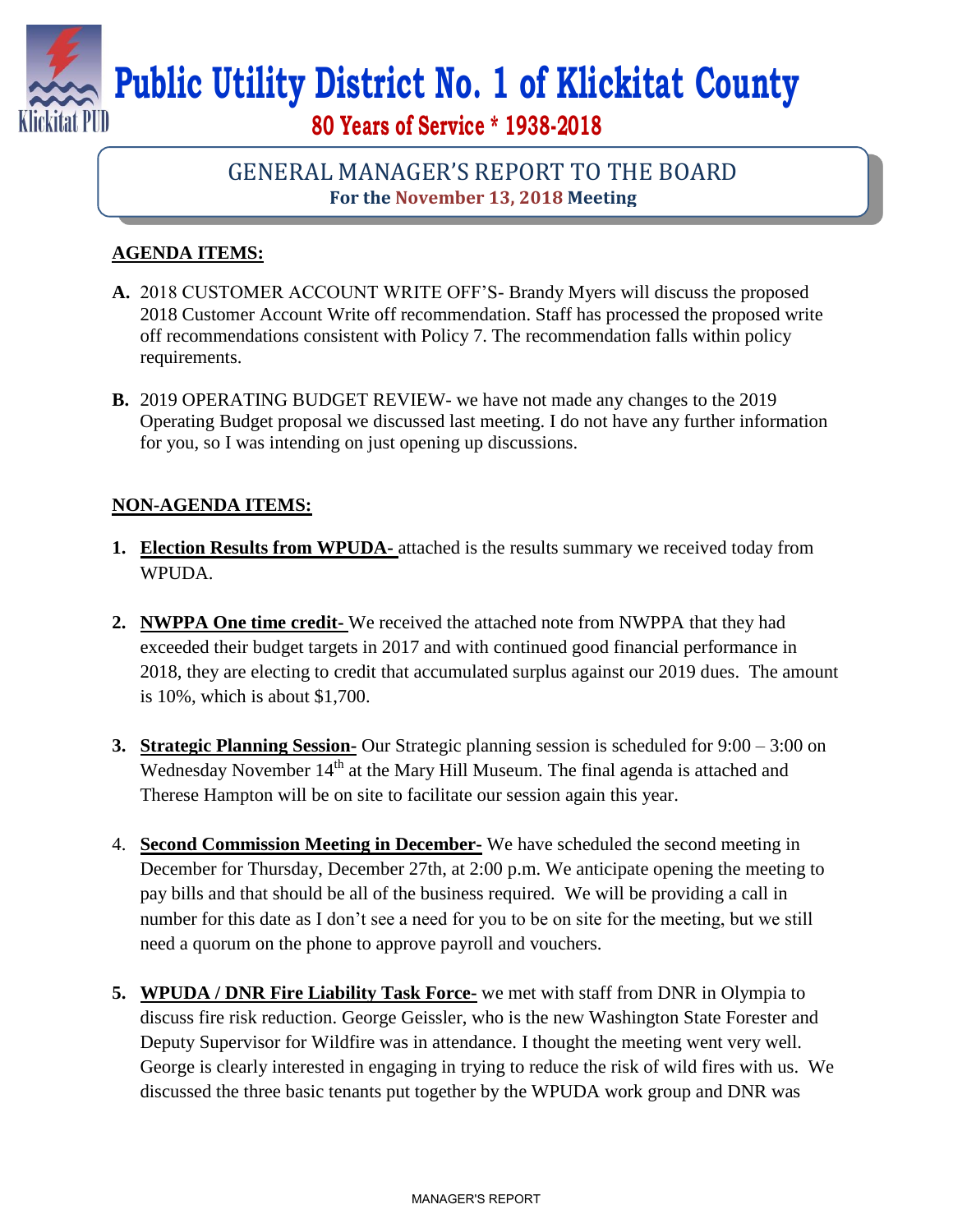receptive. We both have "concerns" about how we share information during investigations from a legal perspective, but we both understand that if we aren't communicating, poor results can happen and nothing is learned to potentially reduce fire risk in the future. The idea we are exploring is separating the investigation as a fact-finding exercise from the liability determination process. Currently, we don't even know there is an investigation until the claim is received. We also discussed a master agreement for use as a template for utilities and DNR for access and removal of hazard trees, and DNR arborists working with utility arborists on standards, hazard tree determinations and other technical work. That does not include DNR setting our trimming standards, that is our job under your direction, but it does create more opportunities to discuss issues and concerns.

I think the door is open for the work group to continue to advance our issues administratively, and we have tentative acceptance (if not support) that PUD's will likely explore liability language in Washington State law further. DNR stated that is outside their mandate.

- **6. LFG Capacity-** I have had discussions with two PUDs in the last month that have capacity shortfalls in their Integrated Resource Plans and they are interested in discussing LFG as part of their resource and it seems like might be a very good fit. Very preliminary at this point, but we will begin to explore this further as we get RNG settled down and operating, but I wanted you to know there is some potential interest in the next step for the LFG site.
- **7. Dave Warren Activities-** Dave has drafted the first RNG tax revision legislation proposals and Athan Tramountanas is commenting on the language. Dave Warren and I are meeting with Senator King on Thursday, November  $15<sup>th</sup>$  to discuss the legislation, as well as other RNG related bills being discussed in Olympia. Dave is also involved with the WPUDA / DNR task force work.
- 8. **Goldendale Energy Storage Project-** Brian and I talked with Melissa Downes from Tom Tebb's staff to explore the Ecology funding we were made aware of. Ecology has a total project 2019 / 2020 biennium capital budget of \$268 million, which includes \$40 million for Columbia River Water Supply Development. There is a project proposal in that budget for \$500,000 for "WRIA 30 Pump Storage Feasibility". From discussions with Melissa, there needs to be a tie to water supply development for this to work and we have some ideas, although I want to discuss with you further. I think there is a real potential here to benefit our local community. Keep in mind that this is in a capital budget that will be considered by the legislators in the up-coming session and is not yet approved.

The Department of Commerce also met with Scott Tillman and Commerce is engaging staff